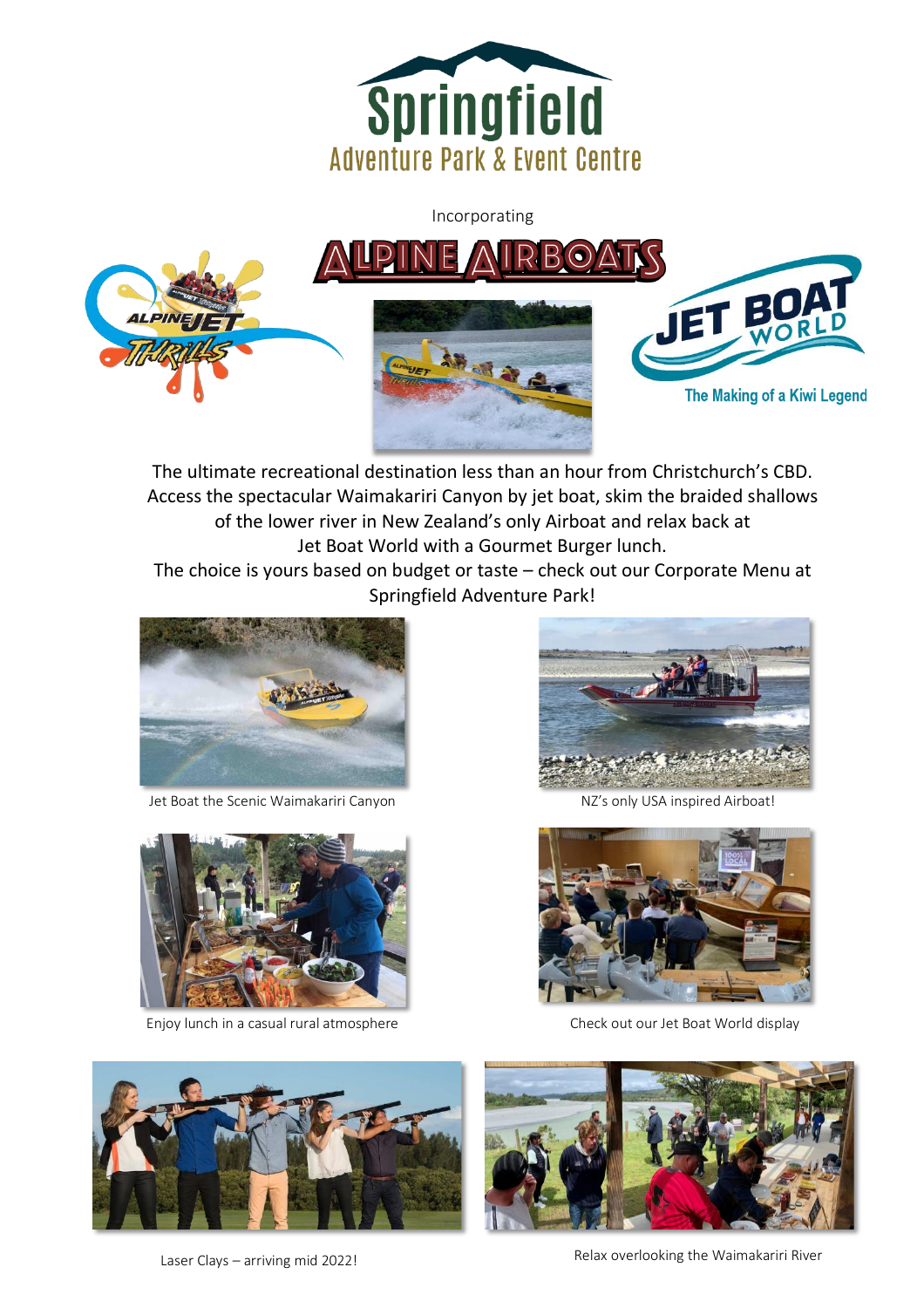# Corporate Adventure Menu

|                                                                                  | (all prices including gst) |                    |
|----------------------------------------------------------------------------------|----------------------------|--------------------|
| Wilderness Safari with 2 stops - Jet boat                                        | 2 hrs                      | $$260$ pp          |
| (morning or afternoon tea included)                                              |                            |                    |
| Canyon Safari - Jet boat                                                         | 1 <sub>hr</sub>            | $$145$ pp          |
| Adventure Safari - Jet boat                                                      | 20 mins                    | $$80\,\mathrm{pp}$ |
| Adventure Safari Plus - Jet boat                                                 | 30 mins                    | $$120$ pp          |
| Airblast - Airboat (7 pax)                                                       | 20 mins                    | \$80~pp            |
| Jet Boat World - The Making of a Kiwi Legend                                     | Admission                  | $$12$ pp           |
| Laser Clays - Electronic Clay Bird Shooting                                      | 20 mins                    | $$35$ pp           |
| Gourmet Lunch                                                                    |                            | $$35$ pp           |
| Morning / Afternoon Tea – filtered coffee & slice/muffin                         |                            | $$12$ pp           |
| Event Centre - Jet Boat World - (60 - Table seating or 100 cinema style)         |                            | \$275p/day         |
| (More than 10 guests attracts 1 x free seat for all experiences except catering) |                            |                    |

#### *- Mix 'n Match to your requirements or select one of our Combos -*

MOST POPULARI

## Group Combos – 12 pax (minimum)

#### Canyon Airblast Lunch

*Canyon Safari* – Jet boat / *Airblast* – Airboat / Lunch (Complimentary entry and tour of *Jet Boat World*)

#### Adventure / Airblast / Lunch

*Adventure Safari* - Jet boat / *Airblast -* Airboat / Lunch (Complimentary entry to *Jet Boat World*)

#### Airblast / Lunch

*Airblast* - Airboat / Lunch

#### Canyon / Lunch

*Canyon Safari -* Jet Boat / Lunch (Complimentary entry to *Jet Boat World*)

#### Adventure / Lunch

*Adventure Safari* - Jet Boat / Lunch

### Group Combos – 6 pax (minimum)

#### Airblast / Morning or Afternoon Tea

*Airblast -* Airboat / morning or afternoon tea coffee

#### Adventure+ / Morning or Afternoon Tea

*Adventure Safari+* - Jet Boat / morning or afternoon tea coffee

#### Adventure / Morning or Afternoon Tea

*Adventure Safari* - Jet Boat / morning or afternoon tea coffee